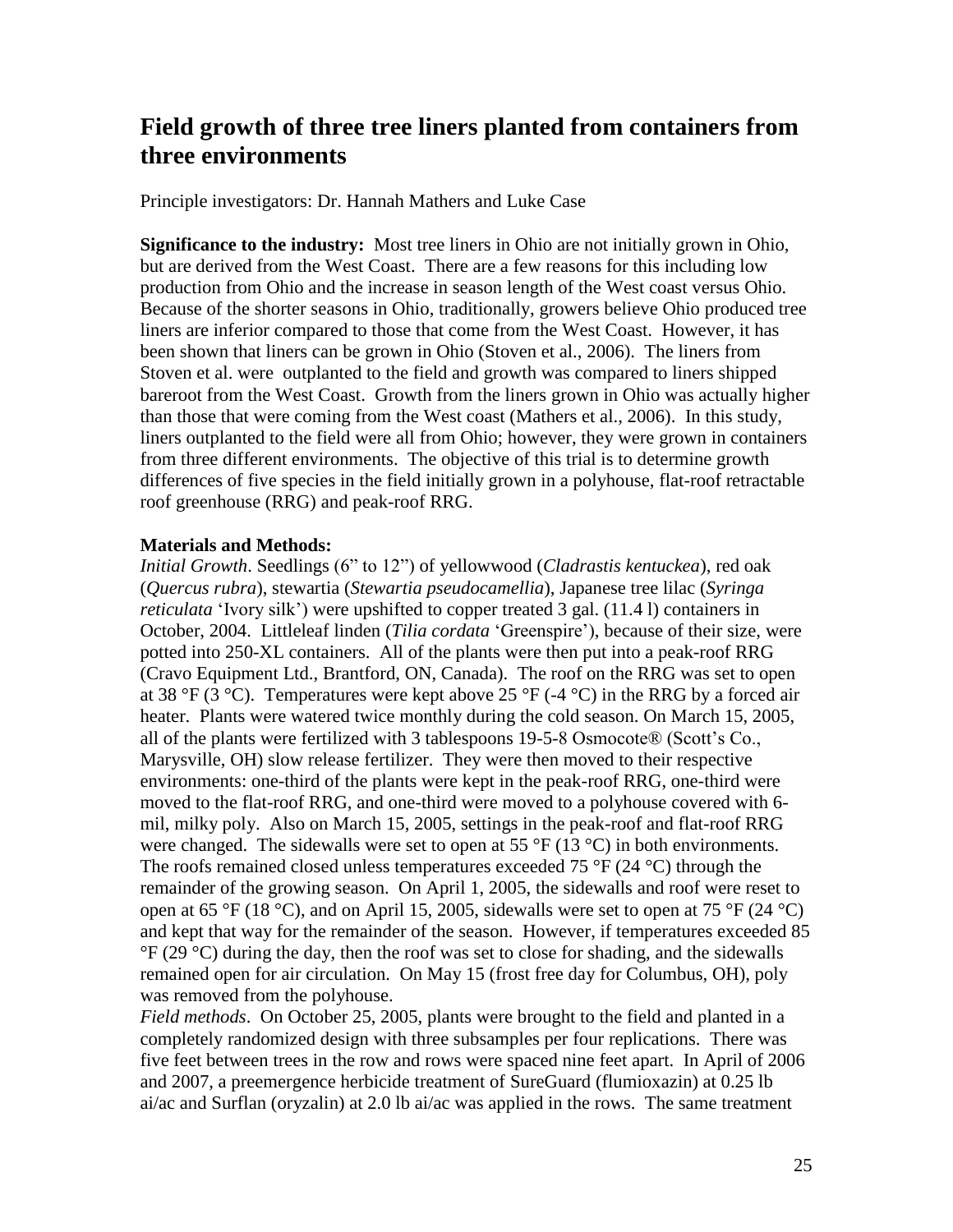was also applied in October of 2006. Fourteen grams 34-0-0 ammonium nitrate was applied on April 26, 2006 and then 28 grams were applied on June 1, 2006 and August 23, 2006. Growth was measured by taking caliper and height in June and September of 2006 and 2007. Data was analyzed using ANOVA in Proc Mixed in SAS software. Treatment means were separated using LSMeans.

**Results and Discussion:** All of the stewartia died during the summer of 2006. It was speculated that there was not enough irrigation for these plants. Many (over half) of the yellowwood, which were small at planting died over the span of both years of growth, so they are also not discussed here. Littleleaf linden showed no differences between environments for any of the dates for caliper or height (Figures 1 and 4). Red oak only showed differences in caliper in September 2007. Caliper from trees grown in the flatroof RRG had a significantly higher caliper than those coming from the peak-roof RRG at  $\alpha$  = 0.10 (Figure 2). Japanese tree lilac showed the most interesting results. By September, 2006, those originating from the polyhouse had significantly lower heights and calipers than those originating from the flat-roof RRG (Figures 3 and 6). In the spring of 2007, the month of March was warm, and so the Japanese tree lilac broke bud. In mid April of 2007, Ohio received some unusually cold weather (with snow). Many of the Japanese tree lilacs suffered enormously. However, the amount of injury and subsequent growth seems to be attributed to where the trees were originally grown. Both height and caliper growth from September 2006 to September 2007 from those that originated from the polyhouse were significantly lower than those that were originally grown in the peak- or flat-roof RRG (Figures 3 and 6). From this trial, it looks as if field growth from different production environments is species dependent. More studies should be done that looks at different species growth from the peak- and flat-roof RRG's and polyhouse and how these species perform in the field after grown initially in each production environment.

## **References:**

Mathers, H. M, L. Case, A. Acuna, M. Bigger, D. Struve. 2006. Sense and Sensibility: Tree liner prodcution. American Nurseryman. 204(11):26-28, 30-31.

Stoven, A.A., H.M. Mathers, D.K. Struve. 2006. Fertilizer application method affects growth, nutrient and water use efficiency of container-grown shade tree whips. HortScience 41:1-7.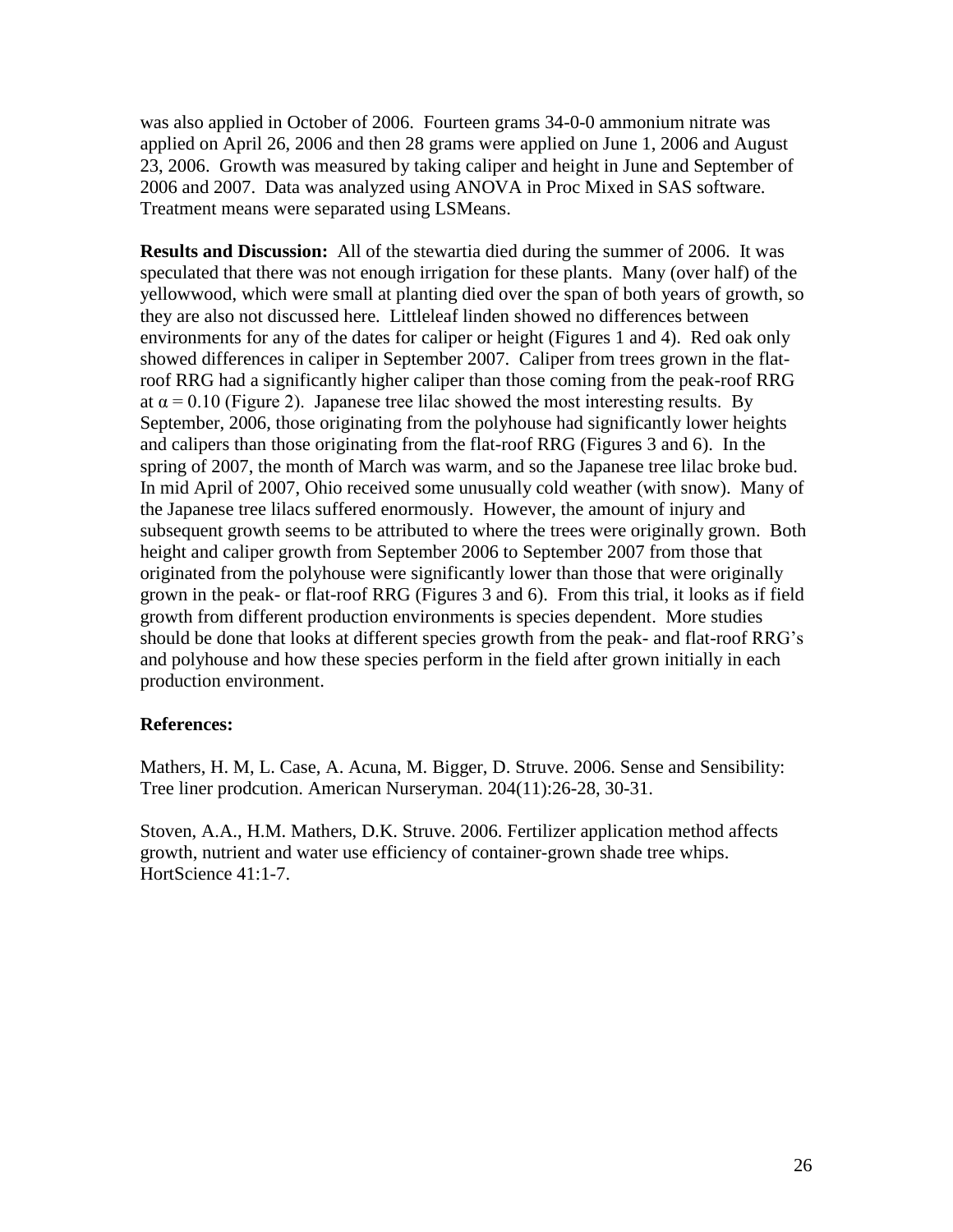

 **Figure 1. Caliper of** *Tilia cordata* **'Greenspire' by environment from June 2006 to September 2007**

**Figure 2. Caliper of** *Quercus rubra* **by environment from June 2006 to September 2007**



Different letters indicate significance at that date at  $\alpha=0.05$ , \* indicates significance at the 0.10 level between those with a \*.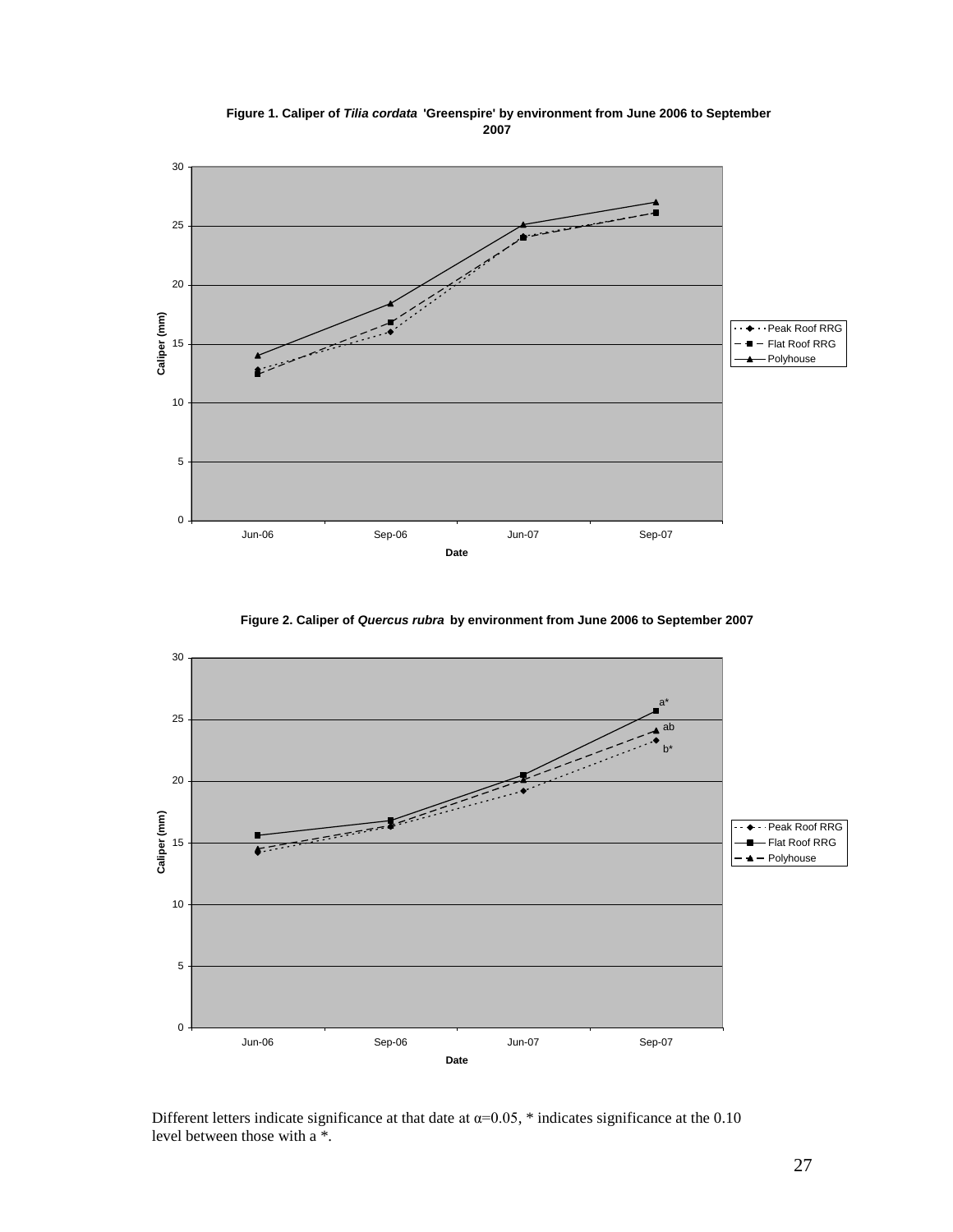

**Figure 3. Caliper of** *Syringa reticulata* **'Ivory silk' by environment from June 2006 to September 2007**

**Figure 4. Height of** *Tilia cordata* **'Greenspire' by environment from June 2006 to September 2007**



Different letters indicate significance at that date at  $\alpha=0.05$ , \* indicates significance at the 0.10 level between those with a \*.